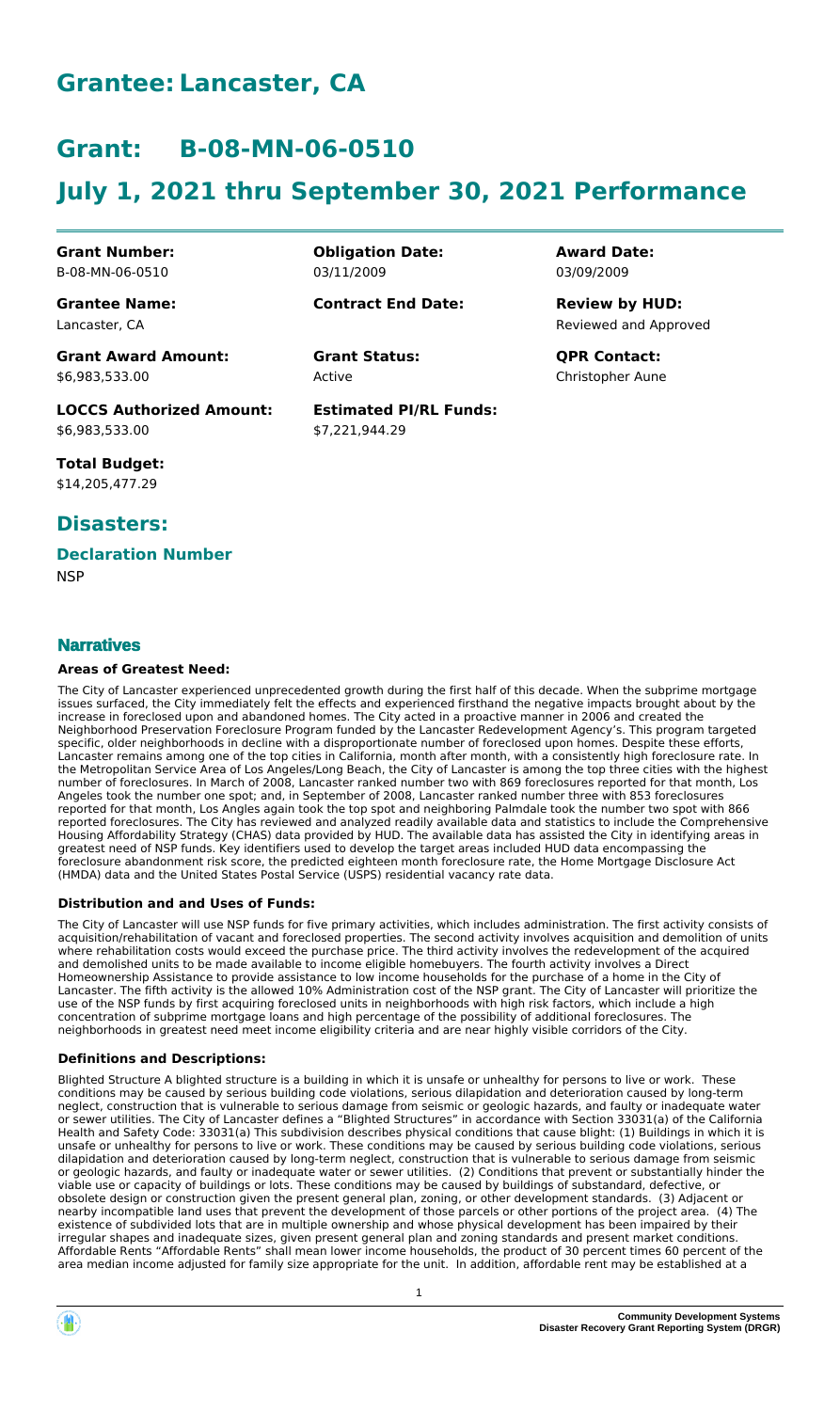level not to exceed 30 percent of gross income of the household. Affordable rents shall be determined in the same manner as pursuant to Health and Safety Code requirements. Continued Affordability The City of Lancaster shall ensure, to the maximum extent practicable and for the longest feasible term, that the sale, rental, or redevelopment of abandoned and foreclosed-upon homes and residential properties remain affordable to individuals or families with incomes below 120 percent of area median income or, for units originally assisted with funds under the requirements of Section 2301(f)(3)(A)(ii), remain affordable to individuals and families with incomes below 50 percent of area median income. The resale price, as determined by the City of Lancaster, must be affordable to the new purchaser and may not exceed the affordable housing cost for a low-income household. The affordable housing cost is the product of 30 percent times 80 percent of the area median income adjusted for family size appropriate for the property. Resale of the property by the participants during the affordability period to a new purchaser that is not a low-income household, does not intend to occupy the property as a primary residence, or the resale price is not an affordable price, the City shall recapture the entire amount of the City loan, including principal, accrued interest and other applicable loan charges. During the affordability period, should participant transfer the property title, not occupy the property as a primary residence or not comply with any portion of the loan agreement, theC

### **Definitions and Descriptions:**

ity shall recapture the entire amount of the City loan, including principal, accrued interest and other applicable loan charges. Continued affordability will be ensured for the entire period of affordability through monitoring, following the specific HOME monitoring requirements as defined in 24 CFR Part 92. Housing Rehabilitation Standards The City of Lancaster will ensure that all rehabilitation of residential properties utilizing NSP funds comply with applicable laws, codes and other requirement

#### **Low Income Targeting:**

#### LOW INCOME TARGETING

At least 25 percent or \$1,745,883 of the City's NSP funding must benefit persons at or below 50 percent of the median area<br>income. The City intends to purchase, rehabilitate and dispose of foreclosed upon or abandoned resi The City intends to purchase, rehabilitate and dispose of foreclosed upon or abandoned residential properties to house individuals or families that meet this NSP income requirement.

#### **Acquisition and Relocation:**

#### ACQUISITIONS AND RELOCATION

The primary NSP eligible activity that the City of Lancaster will undertake involves the acquisition and disposition of homes and residential properties that have been abandoned or foreclosed upon. The City will then rehabilitate the home/unit to ensure that all health and safety and code violations are addressed prior to making any general property improvements. Rehabilitated homes/units will then be made available to first time homeownerships.

The City will commence the acquisition and rehabilitation activity upon the release and authorization of NSP funds. All initial NSP funds for this activity will be committed within the statutory 18-month period, as set forth in Section 2301(c) (1) of HERA.

The number of NSP affordable housing units that the City of Lancaster will make available to low- , moderate- and middleincome households will be determined by the current market conditions at the time of acquisition and rehabilitation. However, the City estimates that up to 15 NSP affordable housing units will be made available to households between 50 to 80 percent of area median income and 20 affordable housing units will be made available to households between 120 to 80 percent of area median income.

.<br>The City does not anticipate carrying out any conversion activities. Moreover, the City will not undertake demolition activities of blighted structures.

The City of Lancaster expects to acquire, rehabilitate and sell approximately 12 homes/units to first time homeownerships at or below 50 percent of the area median income. At least 25 percent of NSP funds must benefit persons who meet this income requirement.

#### **Public Comment:**

#### PUBLIC COMMENT

 A 15-day public comment period for the 3rd Substantial Amendment to the NSP Action Plan covering the period from July 14, 2010, to July 28, 2010, was published, however, no public comments were received during the noticing period. The amendment is posted to the City's website pursuant to NSP requirements.

| <b>Overall</b>                                     | <b>This Report Period</b> | <b>To Date</b>  |
|----------------------------------------------------|---------------------------|-----------------|
| <b>Total Projected Budget from All Sources</b>     | \$0.00                    | \$13,959,260.51 |
| <b>Total Budget</b>                                | \$0.00                    | \$13,959,260.51 |
| <b>Total Obligated</b>                             | \$0.00                    | \$13,959,260.51 |
| <b>Total Funds Drawdown</b>                        | \$0.00                    | \$12,853,458.89 |
| <b>Program Funds Drawdown</b>                      | \$0.00                    | \$6,966,912.71  |
| <b>Program Income Drawdown</b>                     | \$0.00                    | \$5,886,546.18  |
| <b>Program Income Received</b>                     | \$0.00                    | \$7,472,826.79  |
| <b>Total Funds Expended</b>                        | \$0.00                    | \$11,881,440.19 |
| <b>HUD Identified Most Impacted and Distressed</b> | \$0.00                    | \$0.00          |
| <b>Other Funds</b>                                 | \$0.00                    | \$0.00          |
| Match Funds                                        | \$0.00                    | \$0.00          |
| Non-Match Funds                                    | \$0.00                    | \$0.00          |
|                                                    |                           |                 |

| <b>Funds Expended</b> |                    |                |
|-----------------------|--------------------|----------------|
| <b>Overall</b>        | <b>This Period</b> | <b>To Date</b> |
|                       |                    |                |